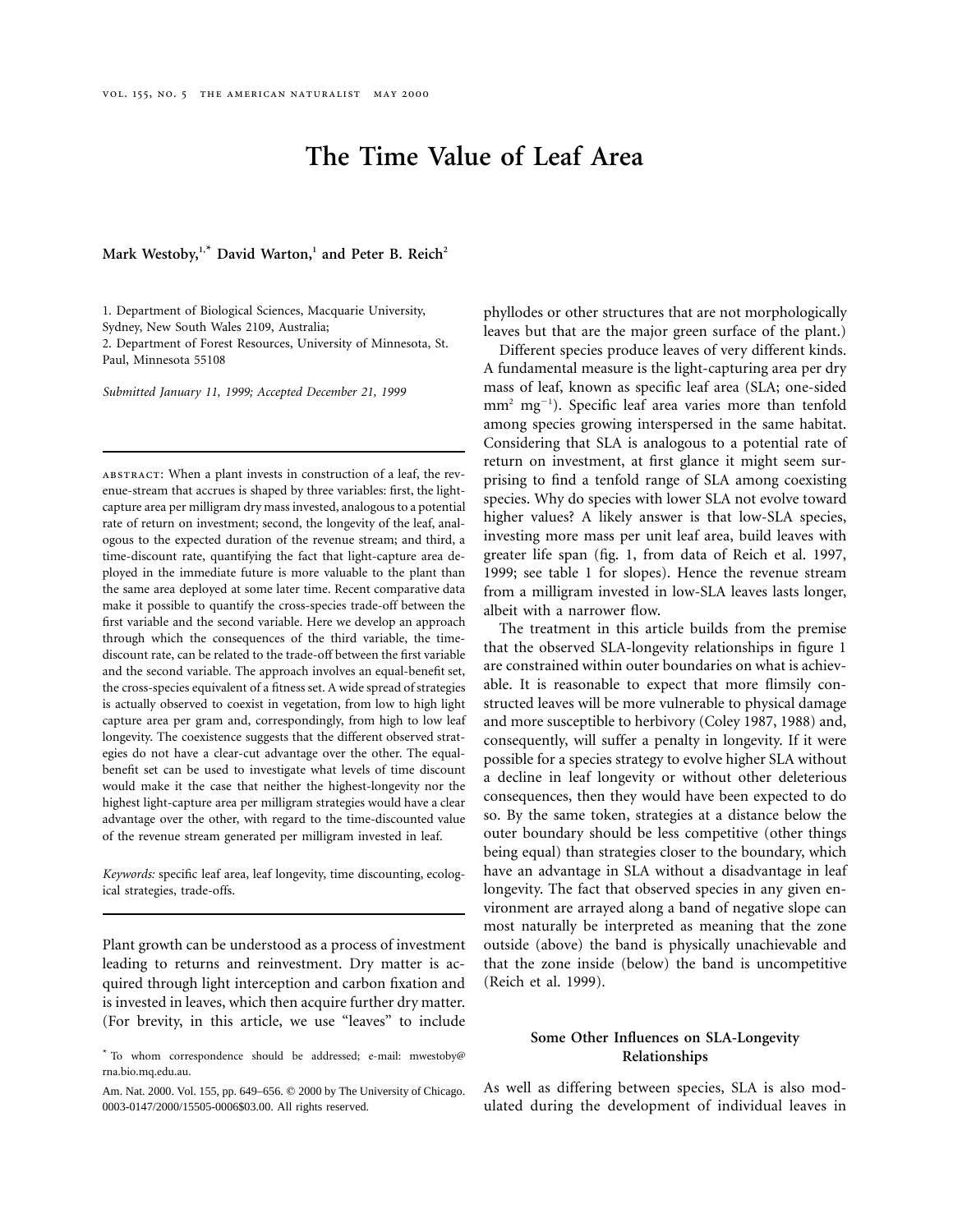

**Figure 1:** Cross-species relationships between leaf longevity (mo) and specific leaf area  $(mm<sup>2</sup> mg<sup>-1</sup>)$ , from data in Reich et al. (1999).

response to the physical environment, especially in response to shading. Indeed, some capacity for species to adjust SLA tactically would be expected, given the strategic importance of the trait. In this section, we first consider whether or not the longevity-SLA relationships across species within the same flora (fig. 1) might result from different species operating in different light environments. For several reasons, we think they result from intrinsic differences in leaf strategy between species rather than from light-environment effects. First, the data for all species were obtained from leaves developed in full light, to the extent to which that was possible. Second, the high-SLA species in the data were not principally shade dwellers (Reich et al. 1999). Third, leaves developed in shaded situations typically have not only higher SLA but also greater longevity, as compared with leaves observed in the sun, both within and between species (Williams et al. 1989; P. B. Reich, unpublished manuscript). Thus the relationship produced by tactical response to shading runs crossways to the observed pattern across species in figure 1. For these reasons, we have developed our approach on the premise that the SLAlongevity relationships in figure 1 represent trade-offs, with higher SLA not achievable without sacrificing leaf longevity.

Second, consider the role of seasonality in the longevity-SLA trade-off. Where there is a clear nongrowth season (winter in cold temperate climates, dry season in some tropical climates), one would expect longevities to be discontinuously distributed in the range surrounding 1 yr. Leaf longevities should either correspond to a single growth season or less (deciduous and annual species) or to two or more growing seasons plus the intervening nongrowing seasons. However, the evergreen-deciduous dichotomy in seasonal environments is not the main or only influence on the longevity-SLA relationships in figure 1. Longevity continues to increase with decreasing SLA in the range above 1 yr, and a similar relationship obtains for the tropical rain-forest data set from Venezuela.

In the formal treatment later in this article, potential revenue streams and discounting are treated as constant over time, this being the natural theoretical starting point. Plainly, in seasonal environments both revenue and discounting processes do vary from month to month, so the constant-rate treatment does not capture the complexities of what might happen for longevities in the range from 0.5 to 1.5 yr.

Third, the data in figure 1 suggest that longevity-SLA bands may be at different elevations for different climate zones. In New Mexico, the driest environment represented, a given SLA may achieve a shorter leaf longevity than it would in a higher-rainfall environment (fig. 1). It seems plausible that water stresses or other hazards associated with a low-rainfall environment might enforce shorter leaf longevity at a given SLA. Nevertheless, it is not among the purposes of this article to draw conclusions by comparing different vegetation types, mainly because the available vegetation types are too few. Comparisons across a range of rainfall (e.g.) have too little replication and are too confounded with other environmental variables. The purpose of this article is not to draw conclusions from data but rather to develop ideas about time discounting applied to leaves, in the form of graphs showing equal benefit sets and in the corresponding algebra.

### **Why Not Selection toward Greater Leaf Longevity?**

Moving from higher- to lower-SLA species strategies, the gain in leaf longevity not only compensates for the loss of

**Table 1:** Slope of log-log relationships between leaf longevity  $(y)$  and SLA or  $A_{\text{mass}}(x)$ 

| Location       | Log leaf<br>longevity vs.<br>log SLA | Log leaf<br>longevity vs.<br>$log A_{\rm mass}$ |
|----------------|--------------------------------------|-------------------------------------------------|
| Colorado       | $-2.40$ (.26)                        | $-1.53$ (.11)                                   |
| North Carolina | $-1.54$ (.20)                        | $-1.43$ (.13)                                   |
| South Carolina | $-1.74$ (.21)                        | $-1.16$ (.11)                                   |
| New Mexico     | $-1.45$ (.40)                        | $-.93$ (.17)                                    |
| Venezuela      | $-2.63$ (.26)                        | $-1.45$ (.10)                                   |
| Wisconsin      | $-1.19(0.14)$                        | $-1.27$ (.08)                                   |
|                |                                      |                                                 |

Note: Data from Reich et al. (1999). Slopes estimated as standardized major axis (Sokal and Rohlf 1995, p. 544) since we were looking for an underlying rather than a conditional relationship between variables; in other words, departures from the model in the *x* dimension as well as in the *y* dimension are to be taken into account. Standard error in parentheses.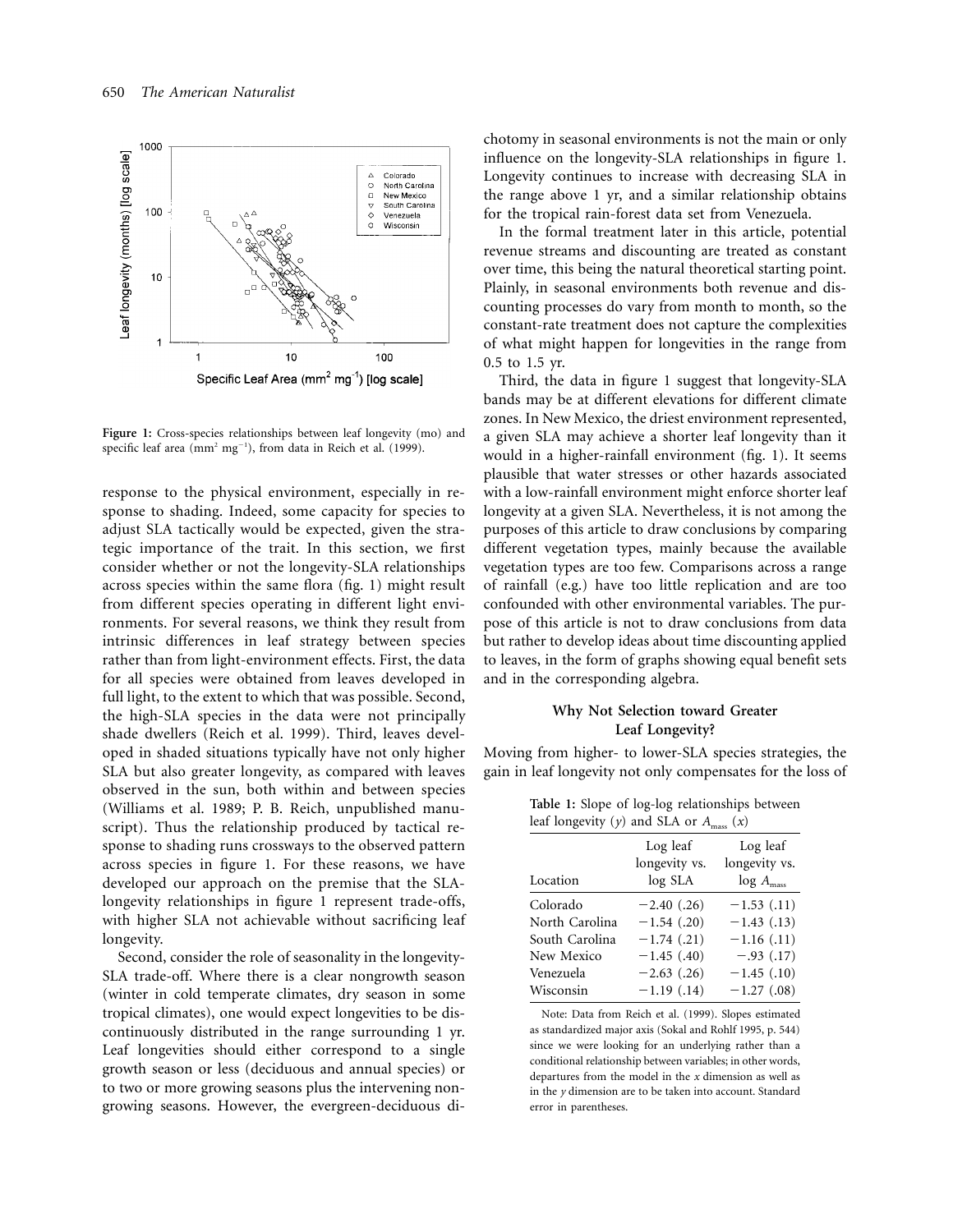

**Figure 2:** Schematic illustration of the effect of time discounting on the benefit returned per milligram dry mass deployed. *A*, Benefit construed as the simple rectangle representing leaf area per milligram dry mass multiplied by the longevity of the leaf. Because longevity increases across strategies  $X \rightarrow Y \rightarrow Z$  faster than area per milligram decreases, strategy *Z* returns the greatest benefit. *B*, Benefit returned from a given leaf area is construed as depreciating over time. Depending on the time-discount rate, the three strategies can return the same lifetime benefit per milligram invested.

area deployed per gram but actually outweighs it (fig. 1 and table 1, slopes steeper than  $-1$  for all vegetation regions). A species with half the SLA will (on average) have more than twice the leaf life span. Consequently, the area deployed multiplied by the time over which it is deployed tends to be greater for low-SLA leaves (fig. 2*A*). The generality of this fact has only recently become apparent from the compilation of comparative information (fig. 1; Reich et al. 1997, 1999). This raises the opposite question to the one discussed previously. Why do species with higher SLA not tend to evolve toward lower values? Why does selection to increase leaf longevity not outweigh selection to increase light-capture area per milligram?

The suggested answer to this question is that light captured (and carbon fixed and dry matter acquired) in the distant future is less valuable to the plant than light captured in the near future (fig. 2*B*). This time-discounting effect is familiar in investment economics and is known as the "time value of money" (Levy and Sarnat 1994). By analogy, the topic of this article is the time value of leaf area. Using a discount rate, future benefits can be converted back to their present value for comparison with current benefits.

In the context of plant growth, future persistence of leaf area should be less valuable than immediate production of leaf area for several reasons: First, there is reduced revenue from older leaves, the result of overshading as the surrounding vegetation and the plant itself continue to grow. Second, there is reduced revenue from older leaves, due to accumulation of algae, fungi, debris, and so forth on the leaf surface and as a result of damage from herbivores. (Note that the risk that the whole leaf will be lost to herbivory or to physical damage is not a cause of time discounting because the effect of this risk is already included within leaf longevity as measured.) Third, there is the risk that the plant will no longer be alive to benefit. And finally, there is the compound-interest effect: earlier dry matter acquisition can itself be reinvested, and the resulting compound-interest effect can generate more growth than the simple interest from an individual leaf producing revenue over a longer life span. This compound-interest effect can also be called a "reinvestment" or an "opportunity-cost effect." It can apply to population growth as well as to individual growth components of fitness. For example, if some of the dry matter acquired is devoted to seed production, then population growth may be accelerated by seeds produced sooner rather than later.

All four of these sources of time discounting operate together and add up to give an overall rate of time discounting. Their relative importance in any given field situation remains a matter of judgement, since no attempt has yet been made to estimate them relative to each other. Previous discussions of time discounting in leaves have emphasized the compound-interest effect. Harper (1989) observed that the compound-interest or opportunity-cost effect applies while exported assimilates are translocated for use in the growth of new leaves but not while assimilates are translocated to storage instead of being reinvested. This point was developed in relation to the optimal distribution of mineral resources and defenses during the life of leaves. Poorter (1994) discussed differences in relative growth rates between species from the perspective of the payback time for investment in leaves. These authors were mainly concerned with the compound-interest effect and its relationship to growth rates, but it seems likely that the pace of overshading by competing vegetation will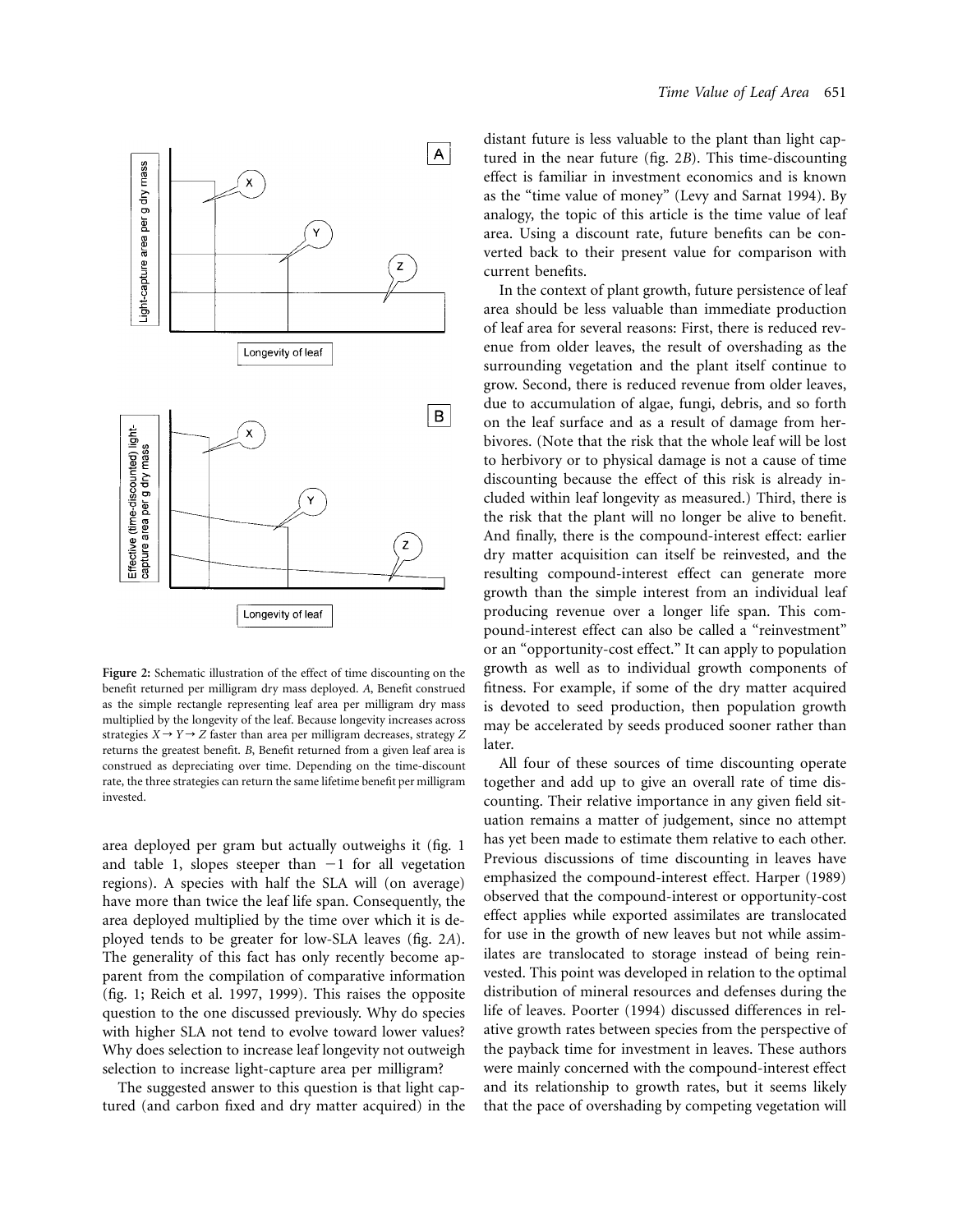be an important source of time discounting in many situations.

#### **Equal-Benefit-Set Formulation**

Here we develop an equal-benefit-set framework for considering the effects of time discounting on alternative leaf strategies for SLA and longevity. Our purpose is to address two issues. First, approximately what level of time discounting would have the effect of setting the expected level of SLA at some intermediate level (as plants are actually observed to have), instead of selection driving longevity toward ever-higher values and SLA toward ever-lower values (as implied by the observation that gains in longevity outweigh losses in SLA; fig. 1)? Second, when time discounting is taken into account, is SLA predicted to have a narrow and clear-cut optimum, or are a wide range of SLA strategies predicted to generate similar time-discounted returns? This second question is of interest because species strategies coexisting in vegetation are actually observed to span quite a wide range of SLA and leaf longevity (fig. 1).

Let the revenue stream to a plant from a leaf after leaf expansion but near the outset its life be expressed as SLA  $\times$  *E*, where SLA is leaf area (mm<sub>2</sub>) per milligram dry mass of leaf, and *E* is the rate at which a square millimeter exports photosynthate to the remainder of the plant. The variable *E* is expressed in milligrams of dry mass that could be constructed from the photosynthate, for comparability with the denominator of SLA. It is different from a maximum potential photosynthetic rate  $A_{area}$  as might be measured via gas exchange. It reflects actual rather than potential photosynthesis and includes effects such as stomatal closure resulting from restricted water supply. Further, *E* is a rate of export to the remainder of the plant, rather than a rate of acquisition by the leaf. In addition, *E* is what the rate of export would be if there were no increase in shading, no deterioration of the leaf surface, no risk of plant death, and no cost of compound-interest effects. These time-discounting factors are to be expressed through a different parameter, the discount rate *k*, introduced below. It would be mathematically possible to partition *k* into some components that would be detectable in the actual export stream from the leaf (shading and deterioration of the leaf's surface) and other components that would not be detectable (risk of the plant no longer being alive and compound-interest effects). This partitioning could be valuable if data were available on actual exports through the course of a leaf's life but is not undertaken here.

Now suppose the value of SLA  $\times$  *E* were to deteriorate by a constant proportion *k* per month. The return to the plant from a milligram dry mass invested in a leaf would then be SLA  $\times$  *E*, integrated over the lifetime of the leaf (longev) but time discounted back to its present value. The present value of lifetime return ("return" for short, *R*) would have units of the present value of milligrams dry mass revenue over the leaf's lifetime per milligrams invested and would be (for nonnegative discount rates,  $k \geq 0$ )

$$
R = \int_{0}^{\text{longev}} (E \times \text{SLA} \times e^{-kt}) dt,
$$

$$
R = \frac{E \times \text{SLA}}{k} [1 - e^{(-k)\text{longev}}].
$$

To characterize the set of leaf longevity-SLA combinations that confer equal *R*, rearrange this equation to express longevity as a function of SLA while treating *R*, *E*, and *k* as parameters:

longev = 
$$
\left(-\frac{1}{k}\right) \ln \left(1 - \frac{Rk}{E \times SLA}\right)
$$
.

"Equal-benefit" contours can then be constructed on the log longevity–log SLA plane for any given time-discount rate *k*, and the effect of *k* on the contour shapes can be investigated (fig. 3). Contours further from the origin represent higher values of *R*/*E*, the present value of return over a leaf's lifetime (mg mg<sup>-1</sup>) expressed as a multiple of the exported revenue  $(mg \, mm^{-2} \, mo^{-1})$  near the outset of the leaf's life. Each contour represents equal lifetime return on investment in leaves in this sense, across a range of SLA-longevity strategies. The possible role of variation across species in *E* will be addressed later.

At  $k = 0$ , the equal-benefit contours are straight lines with slope  $= -1$  (fig. 3A). Since the observed longevity-SLA bands have steeper slopes than  $-1$  (fig. 1; table 1), species at the high-longevity, low-SLA end of the observed relationships would lie on higher contours, if there were no time discounting  $(k = 0)$ . This is a graphical restatement of the point made earlier, that in the absence of time discounting, selection would be expected to drive longevity indefinitely upward and SLA indefinitely downward because species gain more in leaf longevity than they lose in area deployed per dry mass.

With time discounting (nonzero *k*), the equal-benefit relationship between log leaf longevity and log SLA becomes nonlinear. In particular, the *R*/*E* contours toward the higher longevities are pushed outward with increasing *k* (fig. 3*B* compared with fig. 3*A*). This is because time discounting means that there are diminishing returns, moving toward ever-higher leaf longevity and ever-lower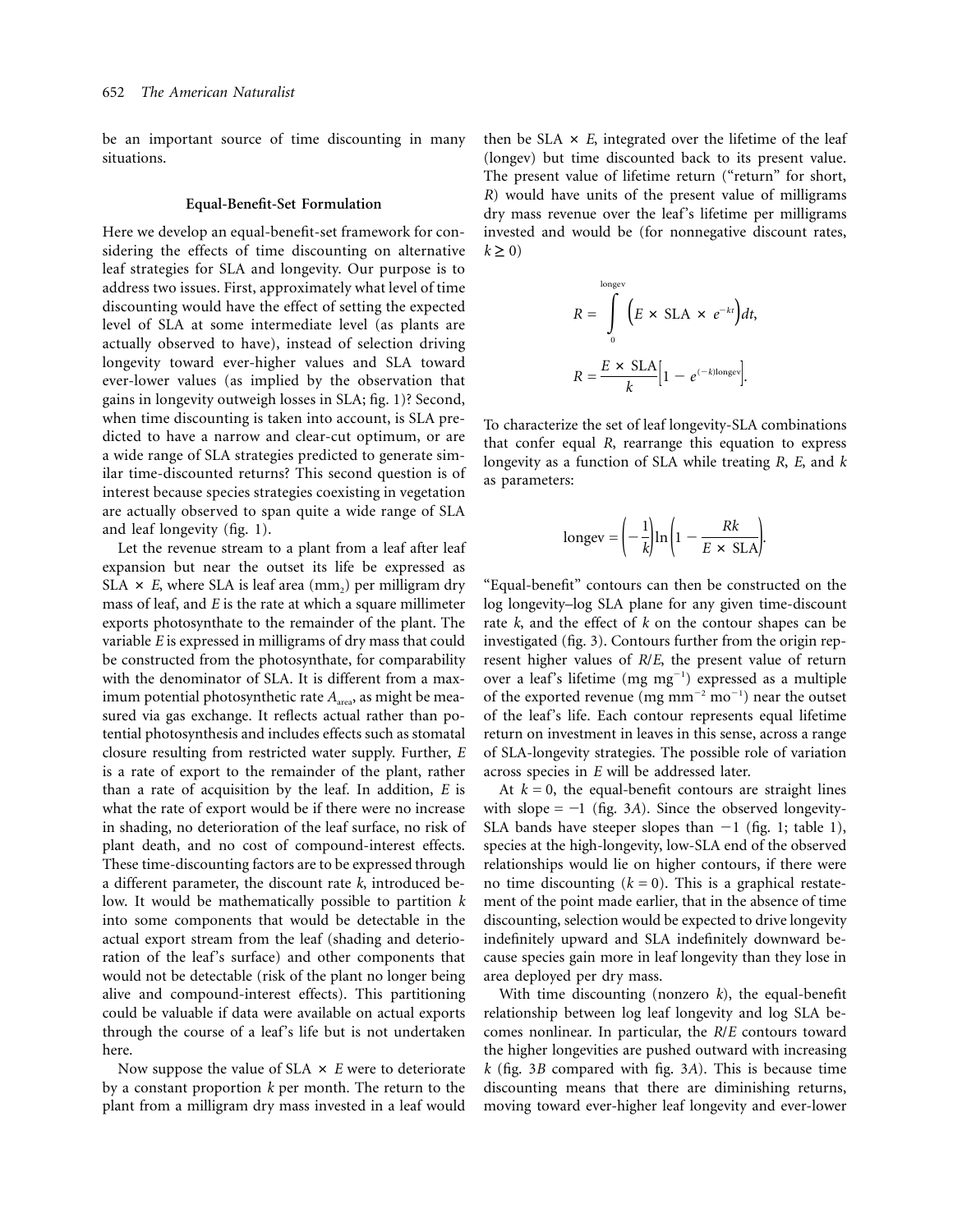

**Figure 3:** Contours of equal benefit *R*/*E* (present value of time-discounted returns from a mg dry mass invested over the lifetime of the leaf, mg mg<sup>-1</sup>, expressed as multiples of the revenue export rate from a unit of leaf area at the outset of its mature life, mg mo<sup>-1</sup> mm<sup>-2</sup>). A, In the absence of discounting  $(k = 0)$  the contours are straight lines with slope =  $-1.0$ . *B*, Discounting at 8% mo<sup>-1</sup> ( $k = 0.08$ ). Data given are for Wisconsin species (see fig. 1).

SLA. These diminishing returns should shape one edge of the observed spread of longevity-SLA combinations. Biologically, the log-scaled, equal-benefit contours curve upward because discounting has a greater effect going from 50 to 100 mo of leaf longevity than from 5 to 10 mo of longevity. Because of the curvature produced by time discounting, species at the low end of the SLA spectrum need not lie at higher *R*/*E* than species at higher SLA. At shorter longevities, the contours remain almost linear because time discounting has less effect. The equal-benefit contours do not appear to set any clear upper limit to SLA. The observed upper boundary of SLA coincides with a lower boundary to leaf longevity on the order of 1–3 mo (fig. 1). We suggest that other factors not considered in this article's treatment shape the high-SLA, short-longevity edge of the observed spread of species strategies. Costs of reextracting nitrogen to redistribute it to newer leaves must militate against too-short leaf longevities, and leaves with SLA above some level may be too flimsy to survive even moderate winds.

To summarize the argument thus far, the equal-benefit contours produced by time discounting have properties capable of accounting for the two problems posed at the outset. First, why is there not a clear advantage for greater longevity even at the expense of lower SLA? And second, how can it be that species coexist with a wide range of SLA-longevity strategies?

## **Influence of Different Factors on Time-Discounted Lifetime Benefit and Fitting Equal Benefit Sets to Observed Data**

The congruence of an *R*/*E* contour with longevity-SLA data can be affected by all three of the elements of a given longevity-SLA relationship (fig. 3), that is, by the slope of the relationship, by its elevation, and by the range of SLAs spanned. If the observed SLA-longevity relationship is more steeply negative, faster discount will be needed for an *R*/*E* contour to be congruent with the data. Biologically, this is because a steeper line represents a greater longevity benefit for a given SLA decrease, and this shifts the balance toward selection for greater longevity, unless the effect is counteracted by faster discounting. If the observed longevity-SLA relationship has the same slope but is at lower elevation, that is, less longevity at a given SLA, then effects depend on whether the relationship lies in a higher or lower range of SLA. At higher SLA, the *R*/*E*-balancing discount rate is little affected, though the congruence is at a lower *R*/*E* contour. Toward the left, in the lower range of SLA, lowering the level of the SLA-longevity relationship makes for congruence at a slower discount rate.

By fitting the equal-benefit equation longev =  $-(1/k)$  $x\ln(1 - [R \times k]/[E \times SLA])$  to observed SLA-longevity data, we have estimated what value of *k* is closest to having the effect of equalizing benefit across the observed range of SLA, within each vegetation type (fig. 4). The fitting was a nonlinear equivalent of a major-axis fit; sums of squares were minimized in a direction perpendicular to the contour described by the equation, rather than minimized in the same direction for each data point as in a linear model. The mechanics of fitting are described in the appendix.

For the four temperate-vegetation floras (Wisconsin, North and South Carolina, and New Mexico) best-fit *k* values were similar at  $0.05-0.08$  mo<sup>-1</sup>. These discount rates of 5%–8%  $\text{mo}^{-1}$  that would best equalize benefit across the set of coexisting species correspond to per-year discount rates of approximately 45%–65%. The Colorado alpine-vegetation and the Venezuelan tropical-forest data sets were best fitted by somewhat higher *k* values. However, the differences were marginally significant at best (see appendix for discussion of attaching confidence intervals to *k* values).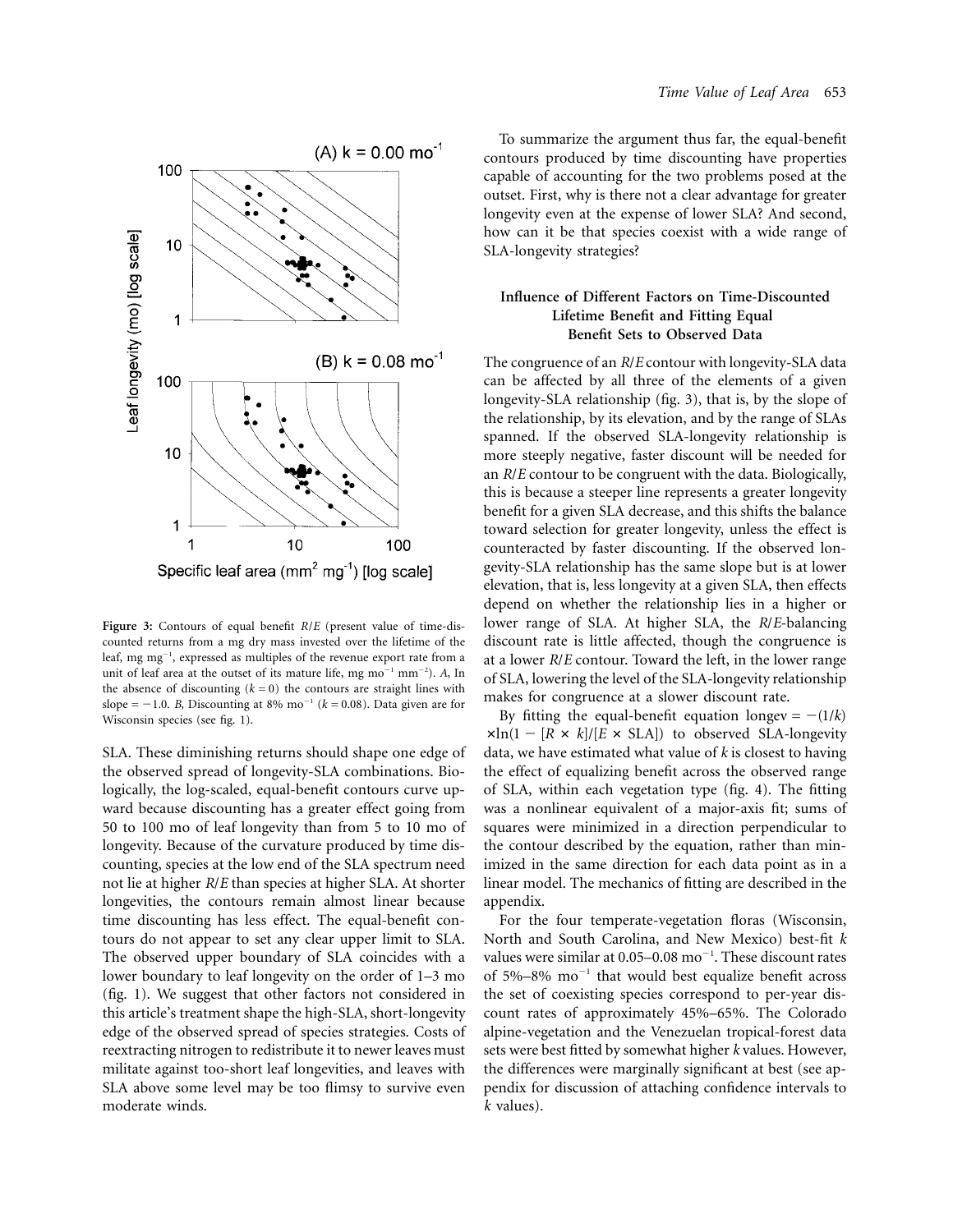

**Figure 4:** Contours of equal benefit *R*/*E* fitted (see text) to the available cross-species SLA–leaf-longevity data for six vegetation regions (see fig. 1). The *k* value associated with each *R*/*E* contour represents the time-discount rate per month that best has the effect of balancing benefit across the observed range of SLA values for different species.

## **Potential Role of Differences in Export from the Leaf**

Up to this stage, we have treated *E*, the export from the leaf per month and per unit area before taking account of time-discounting effects, as a quantity not correlated with SLA. When variation in *E* is uncorrelated with SLA, the contours describing equal *R*/*E* across the SLA-longevity space are also contours that equalize benefit *R* across the range of SLA-longevity strategies. The previous section shows that moderate levels of time-discounting *k* are needed to make these contours reasonably congruent with observed SLA-longevity data for sets of coexisting species. How might this conclusion be affected if *E* varied systematically with SLA?

If *E* tended to be lower for low-SLA species, then *R*/*E* would tend to be higher for species toward the upper left, even before time discounting. The maximum photosynthetic rate  $A_{area}$  does in fact tend to be lower for low-SLA species (Reich et al. 1997, 1999). This is reflected in longevity-*A*mass relationships, which are somewhat shallower than longevity-SLA relationships (table 1). Indeed, it might be argued that the leaf's potential return on investment could be better characterized by the photosynthetic potential deployed per gram (*A*mass) than by the light-capture area deployed per gram (SLA). The question is whether SLA  $\times$  *E* would be better aligned with SLA or with  $A_{\text{mass}}$ , that is, whether *E* is unpatterned with respect to SLA or whether it varies across the range of SLA in a similar pattern to *A*<sub>area</sub>. The decline in *A*<sub>area</sub> at lower SLA and greater longevity may arise because the diffusion path for CO<sub>2</sub> in the leaf becomes longer as lamina depth or tissue density increases (Parkhurst 1994; Smith et al. 1997) or because species with greater leaf longevity are selected to allocate less nitrogen in the form of photosynthetic machinery per unit leaf area (e.g., Kitajima et al. 1997). It might be argued that this pattern in  $A_{area}$  would also be reflected in export from the leaf considered over a month. It might equally be argued that stronger reinforcement of the leaf permits carbon uptake to continue at lower water potentials, that lower nitrogen reduces respiration costs, and, generally, that actual export of photosynthate integrated over a month need not be closely aligned with the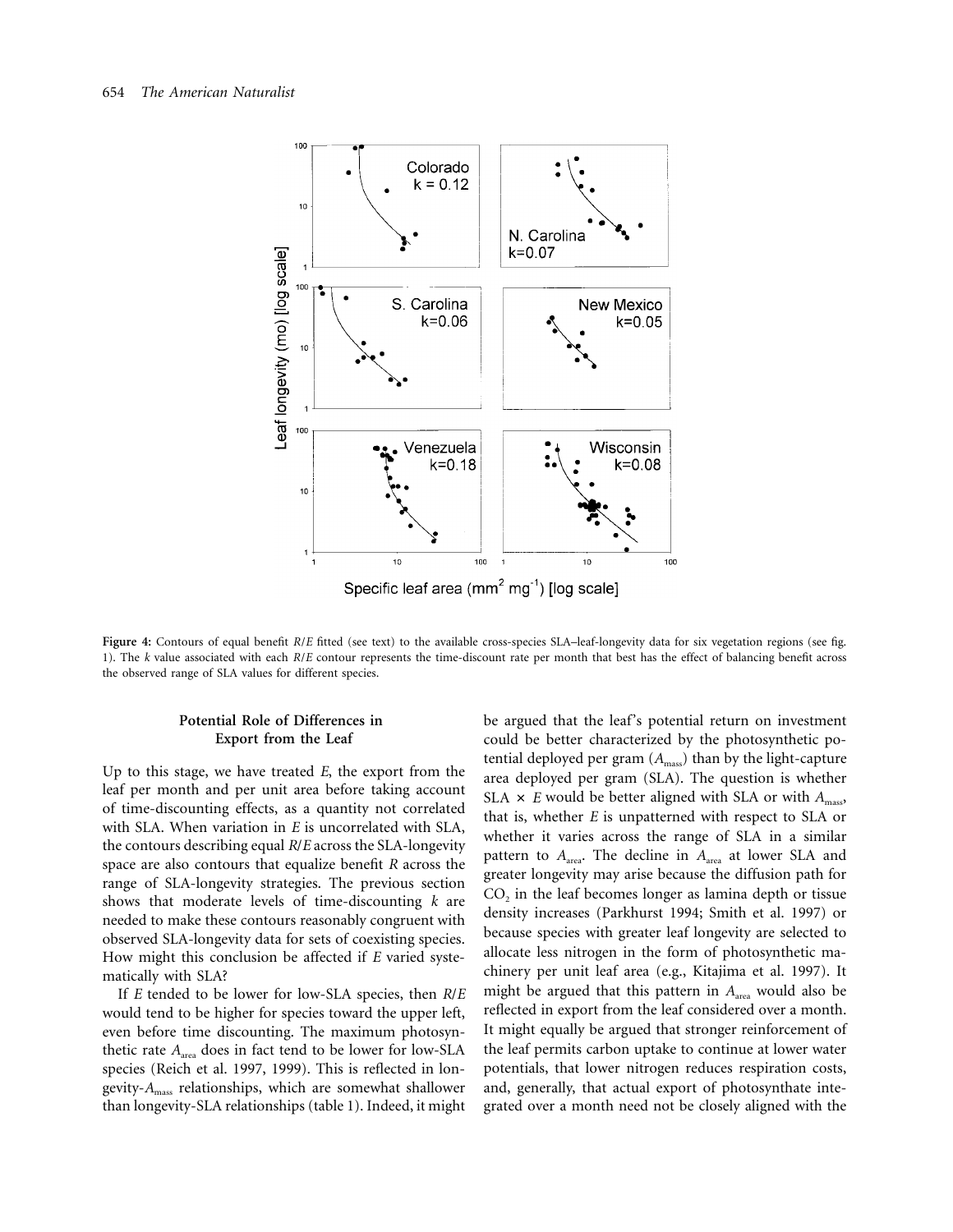maximum potential photosynthetic rate. Since it is unclear whether  $A_{\text{mass}}$  is superior to SLA as an indicator of actual export from the leaf and since SLA is more readily measured, we have elected to develop theory and data fitting in terms of SLA  $\times$  *E* while treating *E* as uncorrelated with SLA. However, theory with the same structure could easily be developed in terms of  $A_{\text{mass}} \times E'$ , where  $E'$  would be a parameter relating  $A_{\text{mass}}$  to actual export from the leaf.

In any event, the longevity- $A<sub>mass</sub>$  relationships generally also have slopes steeper than  $-1$  (table 1). That is, nonzero time-discount rates would still be needed to produce equal-benefit contours most congruent with observed longevity-*A*mass relationships, though at slower discount rates than for observed longevity-SLA relationships.

#### **Discussion**

Although a leaf may be produced in the best possible position initially, it cannot subsequently be repositioned on the stem structure. Consequently, leaves may progressively be overtopped and shaded during their lifetime by the leaves of competitors. This basic fact of life for plants restricts the value of ever-increasing leaf longevity. Further, it rewards plants for producing leaves above their alreadyexisting leaves, even at the expense of self-shading. Consequently, the relative position of leaves deteriorates in part as a result of the plant's own growth and in part as a result of the growth of competitors.

The pace of this deterioration of relative position—driven ultimately by the pace at which new leaves are produced upward among all competitors in a given stratum and environment—should be among the most important forces shaping the longevity-SLA strategy of a species. In order to estimate it directly, one would need to measure the actual deterioration of carbon budget over a leaf's life. (Measuring  $A<sub>mass</sub>$  under conditions not limited by light or water would not be adequate.)

Pending a direct approach to this matter, we have addressed a related question: what time-discount rate, applied to known SLA and leaf-longevity values, removes the apparent advantage of high-longevity, low-SLA species relative to others coexisting in the same vegetation? Equalbenefit contours for plausible rates of time discounting (fig. 4) appear capable of accounting for the observed coexistence of species spanning a wide range of SLA and capable also of setting a lower boundary to the range of SLA and an upper boundary to the range of leaf longevity that one would expect to observe.

#### **Acknowledgments**

Helpful comments were much appreciated from H. Poorter, B. Shipley, and members of the Comparative Ecology Group, Macquarie University. Funding for collaboration came from the Australian Research Council, Macquarie University, and the U.S. National Science Foundation. This is contribution 309 from the Research Unit for Biodiversity and Bioresources, Macquarie University.

#### **APPENDIX**

#### **Fitting Nonlinear** *E***-Contours to SLA-Longevity Data**

Nonlinear lines-of-best-fit were estimated from  $log_{10}$  transformed data. Thus the data were actually fitted to

$$
y = a + \log_{10}[x - \log_{10}(10^x - b)].
$$
 (A1)

For each population, the line was estimated by minimizing the sum of squared euclidean distances of the points from the line. This can be considered a nonlinear equivalent of a major-axis fit (Rayner 1985). To calculate the distance of a point from the line, it was necessary to find the closest point on the line to each observed data point  $x_i$ ,  $y_i$ . The closest point is referred to here as the "expected" point,  $ex_{\rho}$  ey<sub>i</sub> and is where the normal from the line to the observed data point cuts the line. The solution for the expected *x*-ordinate for each point was found as the largest solution to the following equation, evaluated with an iterative procedure (Newton's method):

$$
0 = 1/\log_{10}(e \times b) \times (10^{exi} - b)
$$
  
 
$$
\times [x_{oi} - \log_{10}(10^{xoi} - b)] \times (x_{oi} - x_i) + y_i - y_{oi},
$$
  
(A2)

where  $(x_{\alpha}, y_{\alpha i})$  satisfies equation (A1) for all *i*.

The minimization procedure was relatively straightforward once the expected point was located. The derivative of the residual sum of squares, the sum of squared euclidean distances, with respect to each parameter, is as follows: with respect to *a*,

$$
2\sum_{i=1}^n\left(y_i-ey_i\right),\,
$$

with respect to *b*,

$$
\left(\frac{2\log_{10}e}{b}\right)\sum_{i=1}^n\left(x_i-ex_i\right).
$$

Equating these derivatives to 0, the minimization procedure then reduces to the problem of finding  $(a, b)$  such that the sum of residuals in both *x* and *y* directions is 0.